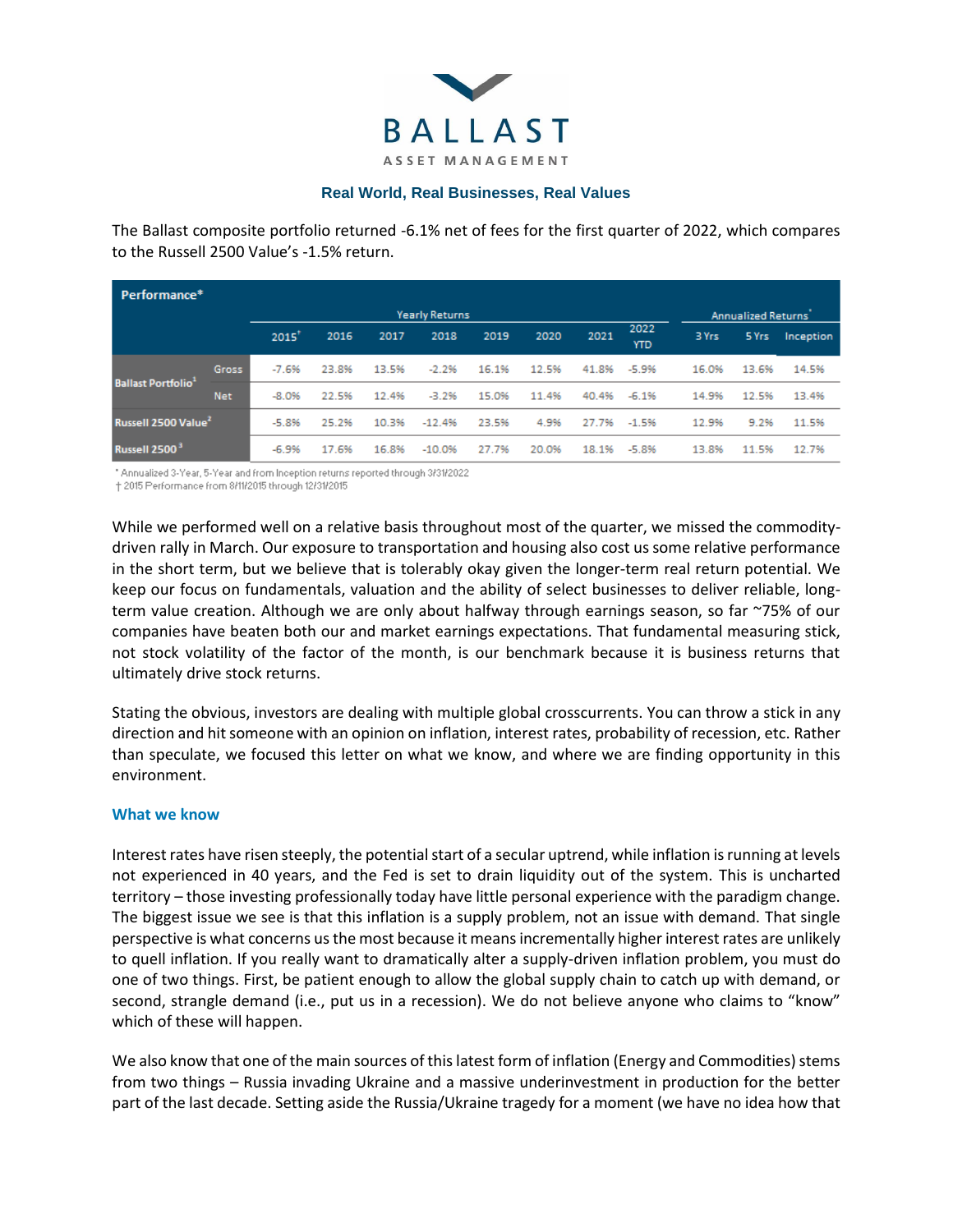will end), a number of industries are realizing enormous pricing power. Some of that is directly tied to the war and policy missteps, other cases are a result of underinvestment, and then there are those instances affected by both.

## **Where we are finding attractive opportunities to invest today**

We believe that real businesses with real cash flow and pricing power are likely to do well in absolute terms regardless of how fast the Fed raises rates. Below are several industries witnessing elevated demand and tremendous pricing power: Energy, Commodities, Housing, Truck Transportation, and Shipping.

Energy – Russia invading the Ukraine was simply the last straw (or perhaps a log) that broke the camel's back. We have written extensively on this subject for years now, but the net is that the transition from fossil fuel-based energy to renewables is inherently inflationary. Geopolitics and poor policy just made it worse. Oil, Natural Gas and Coal producers have faced massive headwinds from banks, investors, asset allocators, and consumers. Many of these businesses went bankrupt. For those that did not, management was heavily influenced to invest less in new production, pay down debt and return more capital to shareholders. As a result, the vast majority of these companies now have good/great balance sheets, attractive yields (free cash flow and/or dividend) and low valuation multiples. The downside is that we have seen, and will likely continue to see, a slow incremental supply response, in large part because management still has a proverbial foot on their throat. Thus, we believe we are in for a sustained period of higher traditional energy costs.

Commodities – a broad category with a variety of different drivers, but generally in tighter supply with rising prices. Some are temporarily constrained; for instance, about 15% of the world's grain ships through the Black Sea from Russia and Ukraine. Russia happens to produce a significant portion of global fertilizer (phosphate and potash) and nitrogen (ammonia) from natural gas, which has longer-term implications for grain prices. Others share characteristics with Energy; for instance, mining. Mining investment shrank for much of the 2010s and was due to expand when COVID-19 started. Meanwhile, the transition to lower carbon electrification, including EVs and battery storage, accelerated boosting demand for Lithium, nickel, rare earth minerals, copper, and platinum group metals.

Shipping – yet another industry that saw an overbuild in supply in the pre-GFC business cycle. Again, many of these companies either went bankrupt, were forced to restructure their balance sheets, or dramatically curtailed capital spending on new ships – or all of the above. In addition, emissions standards evolved making many aging ships unsuitable for continued operation. Yet globalization in supply chains continued to increase demand. Less desire to debt finance new purchases and fully booked shipyards mean only limited new capacity is coming for the next several years.

Housing – After building like drunken sailors up to the GFC, home construction has consistently lagged household formation. It took the better part of a decade to work off pre-GFC overbuild, due to far tighter lending standards and more cautious attitudes, especially among potential first-time homebuyers. While inventory would have been tight in any case, the surge in demand caught homebuilders off guard. Today, builders are scrambling to meet demand amidst a 50-year low home ownership rate, great consumer balance sheets, ongoing household formation, solid equity positions in existing homes and a shortage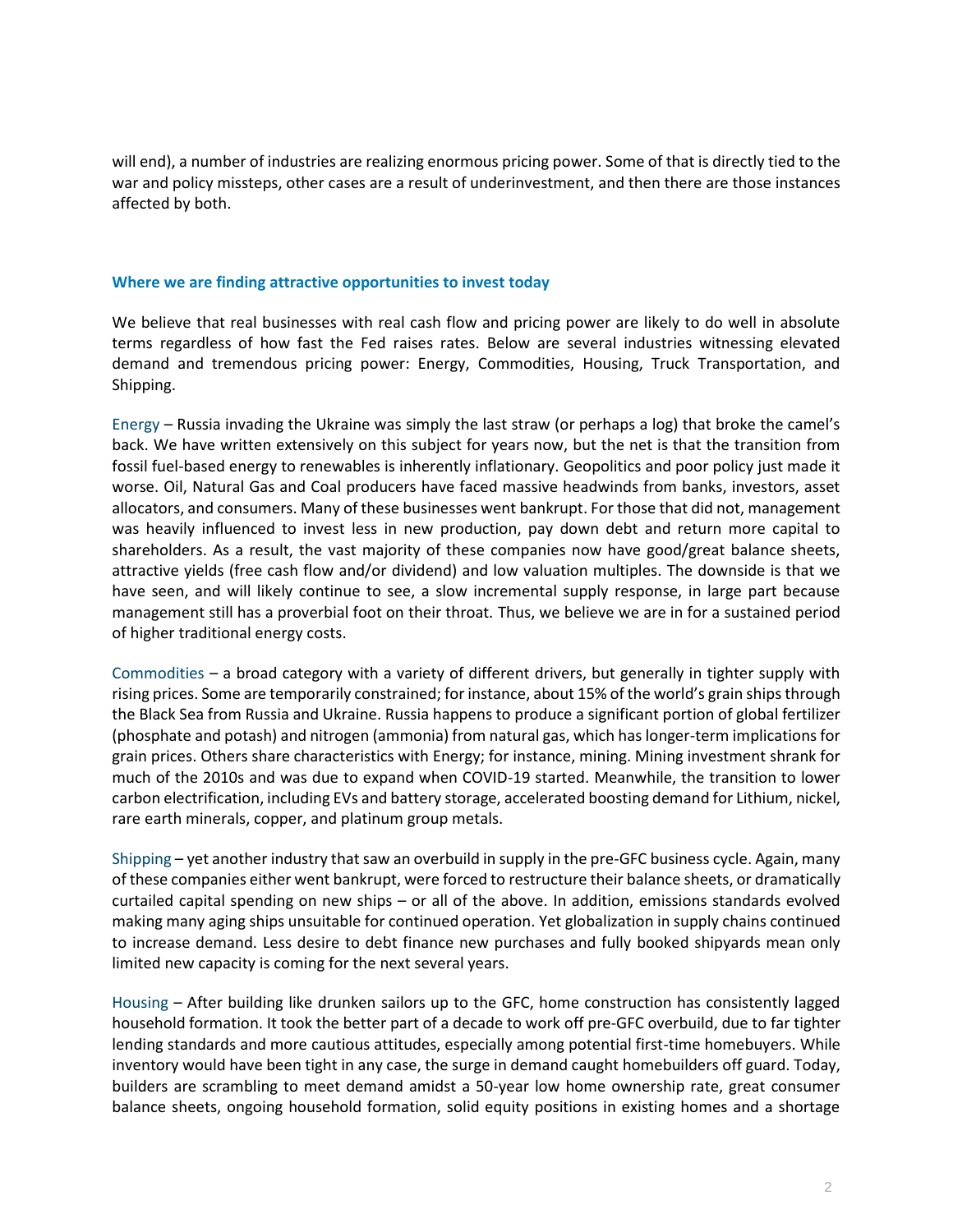amounting to 2 million or more new homes. Rising interest rates will obviously temper demand, but the 200bp increase in mortgage rates has not dampened demand enough for supply to catch up.

Transportation – This is an industry with inflation stemming more from a shift in demand overwhelming supply, rather than pure underinvestment. Web-based consumption led to more stuff being shipped directly to us from warehouses/distribution centers, rather than via stores. While not a new phenomenon, that trend continued to accelerate amidst equipment and chronic driver shortages. That change in how stuff ultimately makes it from the manufacturer to the consumer continues to drive rapid investment, change and innovation today.

## **Conclusion**

We do not pretend to have all the answers or a crystal ball on the unprecedented number of macroeconomic crosscurrents we face today. The good news is, we do not have to own anything in an industry or sector if we cannot find attractive investment opportunities there. We believe the 30+ year trend of having tailwinds from lower long-term rates and an accommodative Fed will bring about more uncertainty and increased volatility. Historically, periods of uncertainty and market dislocation have brought about unique investment opportunities we have been able to take advantage of due to our fundamental approach to investing. That is what we are focused on now – using our *process* to find those unique opportunities to the benefit of our investors.

Important Notes and Disclosures

The investment decisions we make for clients' accounts are subject to various market, economic, and other risks, and there is no guarantee that those investment decisions will always be profitable. Clients are reminded that investing in any security entails risk of loss, which they should be willing to bear. The past performance of the firm or its principal is no guarantee of future results.

Some information contained in this communication was obtained from third-party sources. While these sources are believed to be accurate, that information has not been independently verified.

<sup>1</sup>The Ballast Portfolio represents the performance of a composite of accounts invested in the firm's model strategy that was launched on August 11, 2015. Gross Performance represents the returns of the composite after all expenses, but before deduction of management fees. An individual client's account would be subject to the deduction of management fees in accordance with the Ballast fee schedule. Net Performance represents returns net of all expenses and the highest management fee rate (1%) in the firm's fee schedule. The returns achieved by an individual client's account may vary from those reported for various reasons, including management fee rate, timing of cash flows, frequency of rebalancing of individual accounts, and an individual client's restrictions. In April 2019, Ballast transitioned from calculating performance based on a proprietary account to composite. The composite performance